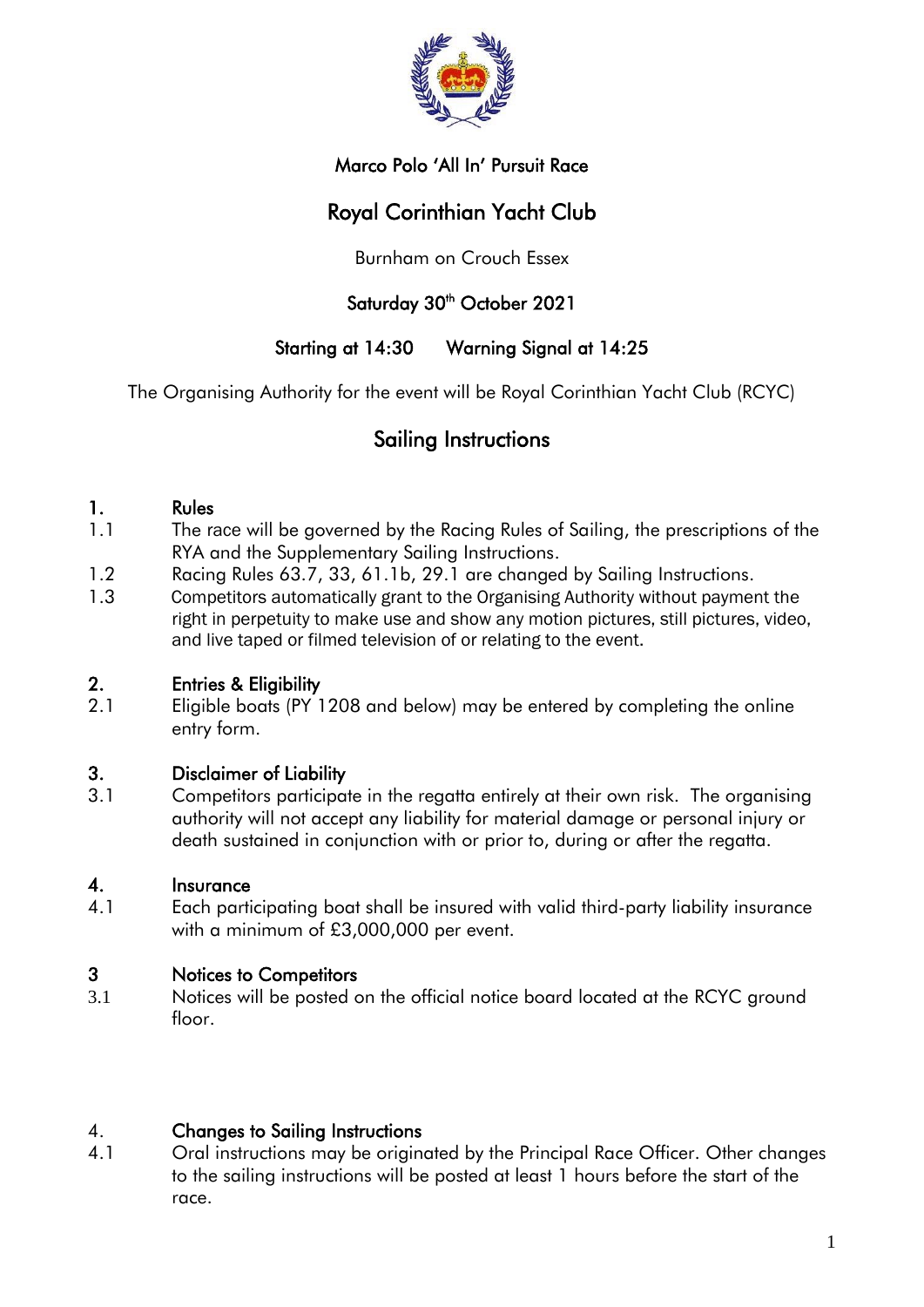- 4.2 Competitors' attention will be drawn to changes by flying flag 'L' accompanied by one sound signal. Flag 'L' will be lowered after the start of the race
- 4.3 In the event of a conflict between the Notice of Race and the Sailing Instructions, these Sailing Instructions shall take precedence.

# 5. Safety

- 5.1 All competitors whilst afloat must have/ wear a flotation device.
- 5.2. A boat that retires shall notify the race committee as soon as possible.
- 5.3. Suitable clothing shall be worn for the conditions of the day.
- 5.4 Signals made ashore will be displayed on the flagstaff RCYC race box.

#### 6. The Course

6.1 The course will be detailed at the briefing at  $13.30$  Saturday  $30<sup>th</sup>$  October.

# 7. Marks

7.1 Marks will normally be river racing marks and large orange 'cylindrical' type inflatable buoys. Replacement marks as provided in RRS 34 will be large orange or yellow cylindrical type inflatable buoys.

#### The Start

- 8.1 Races will be started using Rule 26 with the warning signal given 5 minutes before the starting signal.
- 8.2 Thereafter, number boards will be displayed for each class start. Starting order list as in the Supplementary Sailing Instructions.
- 8.3 The start line will be a reduced RCYC Club start line. The committee boat flagstaff displaying an orange flag and the nearest to the committee boat RCYC transit post on the south shore.
- 8.4 After the first class has started, the next and subsequent starts may be broadcast on VHF channel 72.
- 8.5 A boat starting later than four minutes after her start signal will be scored DNS.

# 9. Recalls

9.1 RRS 29.1 is changed. If a boat is over the starting line at the starting signal, the race committee shall promptly display Flag 'X' with one sound signal. The flag will be displayed until all those on the course side of the line have returned to the pre-start side of the line or for 30 seconds, whichever is the shorter.

# 10. The Finish

- 10.1 The finishing line will be between the flagstaff displaying Blue flags on the two race committee boats, this will be an on the water finish.
- 10.2 The race will be shortened around 100 minutes after the first start. All competitors should complete the current course and cross the finish line to complete the race.

# 11. Penalty System

11.1 Boats failing to finish within 15 minutes after the first boat sails the course and finishes will be scored Did Not Finish without a hearing This changes rule 35,A4 and A5.

# 12. Protests

12.1 Protests in writing shall be lodged with the Race Office within 30 minutes of the finish. Protest forms are available from the Race Office.